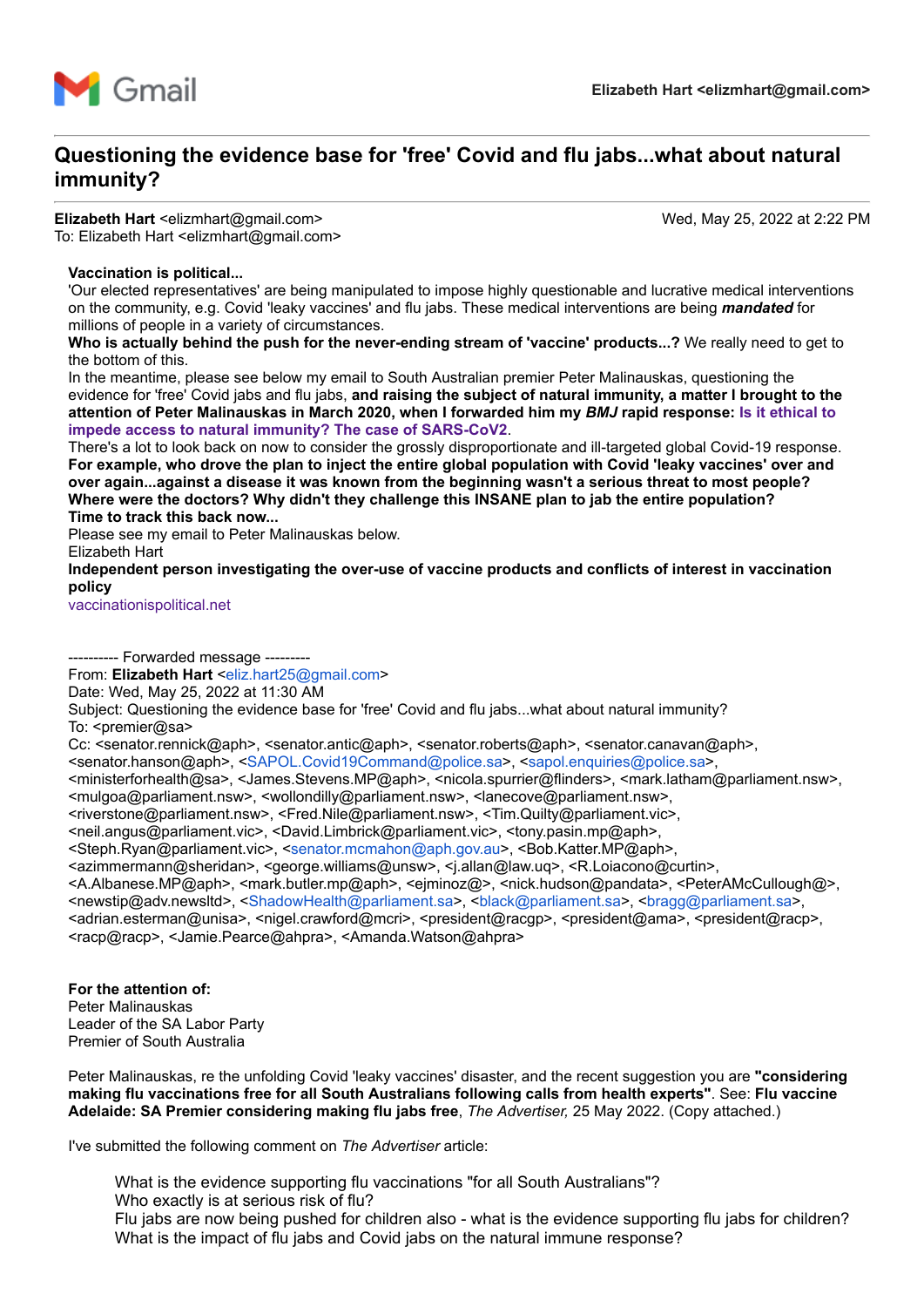What are the cumulative long-term effects of repeated flu jabs, and repeated Covid jabs throughout life?

Who exactly is behind this push for 'free' flu vaccinations "for all South Australians"?

On the subject of children and Covid jabs, **I have still not received a response from ATAGI chair Nigel Crawford to my email: [Why does ATAGI recommend COVID-19 mRNA injections for all children aged 5 to 11 years?](https://vaccinationispolitical.files.wordpress.com/2022/04/why-does-atagi-recommend-covid-19-mrna-injections-for-all-children-aged-5-to-11-years.pdf)** 22 April 2022. Similarly, **Royal Australian College of General Practitioners President Karen Price has not deigned [to respond to my questions re](https://vaccinationispolitical.files.wordpress.com/2022/05/why-does-atagi-recommend-covid-19-mrna-injections-for-all-children-aged-5-to-11-years_-email-to-karen-price-president-of-the-racgp.pdf) ['valid voluntary consent'](https://vaccinationispolitical.files.wordpress.com/2022/03/covid-19-jab-mandates-overriding-valid-voluntary-consent-email-to-the-president-of-the-royal-australian-college-of-general-practitioners.pdf)** or my queries to her **re COVID-19 mRNA injections being pressed upon children**.

**The lack of accountability to the Australian public for taxpayer-funded vaccination policy, including** *mandated* **vaccination policy, is a shocking situation in our supposed 'liberal democracy', and demonstrates utter contempt for the bodily autonomy and bodily integrity of all Australians.**

Peter Malinauskas, *here's a reminder for you...*

Please see in the email thread below **your email to me dated 1 April 2020, in response to my email of 28 March 2020, which included my rapid response published on** *The BMJ* **(aka** *The British Medical Journal***).**

*Peter Malinauskas, I suggest you think very, very carefully about my previous email and my BMJ rapid response published on 25 March 2020...because some chickens could be coming home to roost in the emerging defective Covid 'leaky vaccines' disaster...*

**BMJ rapid response: [Is it ethical to impede access to natural immunity? The case of SARS-CoV2](https://www.bmj.com/content/368/bmj.m1089/rr-6)**

**If children, young adults and others can mount their own effective immune response to SARS-CoV2, is it ethical to impede their ability to access natural immunity by interfering with the natural progression of the virus?**

According to the WHO, **"Illness due to COVID-19 infection is generally mild, especially for children and young adults."**[1]

**Is the focus on future fast-tracked vaccine products blocking full consideration of the opportunity for natural herd immunity? Who is Neil Ferguson to say "The only exit strategy [in the] long term for this is really vaccination or other forms of innovative technology that allows us to control transmission"**.[2]

**In regards to young people's and others' right to natural immunity, it's also vital to consider the startling admission by Heidi Larson, Director of The Vaccine Confidence Project, during the recent WHO Global Vaccine Safety Summit, i.e. "...We've shifted the human population...to dependency on vaccine-induced immunity...We're in a very fragile state now. We have developed a world that is dependent on vaccinations"**.[3]

**This is a very alarming statement by Professor Larson, particularly with the prospect of other epidemics emerging in the future. We have to learn to deal with epidemics and illnesses as they emerge, it's not feasible to vaccinate the global population against every threat.**

In a recent article raising concern about making decisions about this pandemic without reliable data, John Ioannidis notes that "School closures may also diminish the chances of developing herd immunity in an age group that is spared serious disease".[4] **The UK's chief scientific adviser, Sir Patrick Vallance, raised the prospect of developing natural herd immunity**[5], **but this idea was subsequently howled down by Matt Hancock, the UK secretary of state for health and social care**[6], **and others such as Willem van Schaik, a professor of microbiology and infection, as reported by the Science Media Centre**.[7]

**Again, is it ethical to deny children, young people and others their opportunity for natural immunity, and to plan to make them dependent on vaccine-induce immunity, to in effect make them dependent on the vaccine industry?**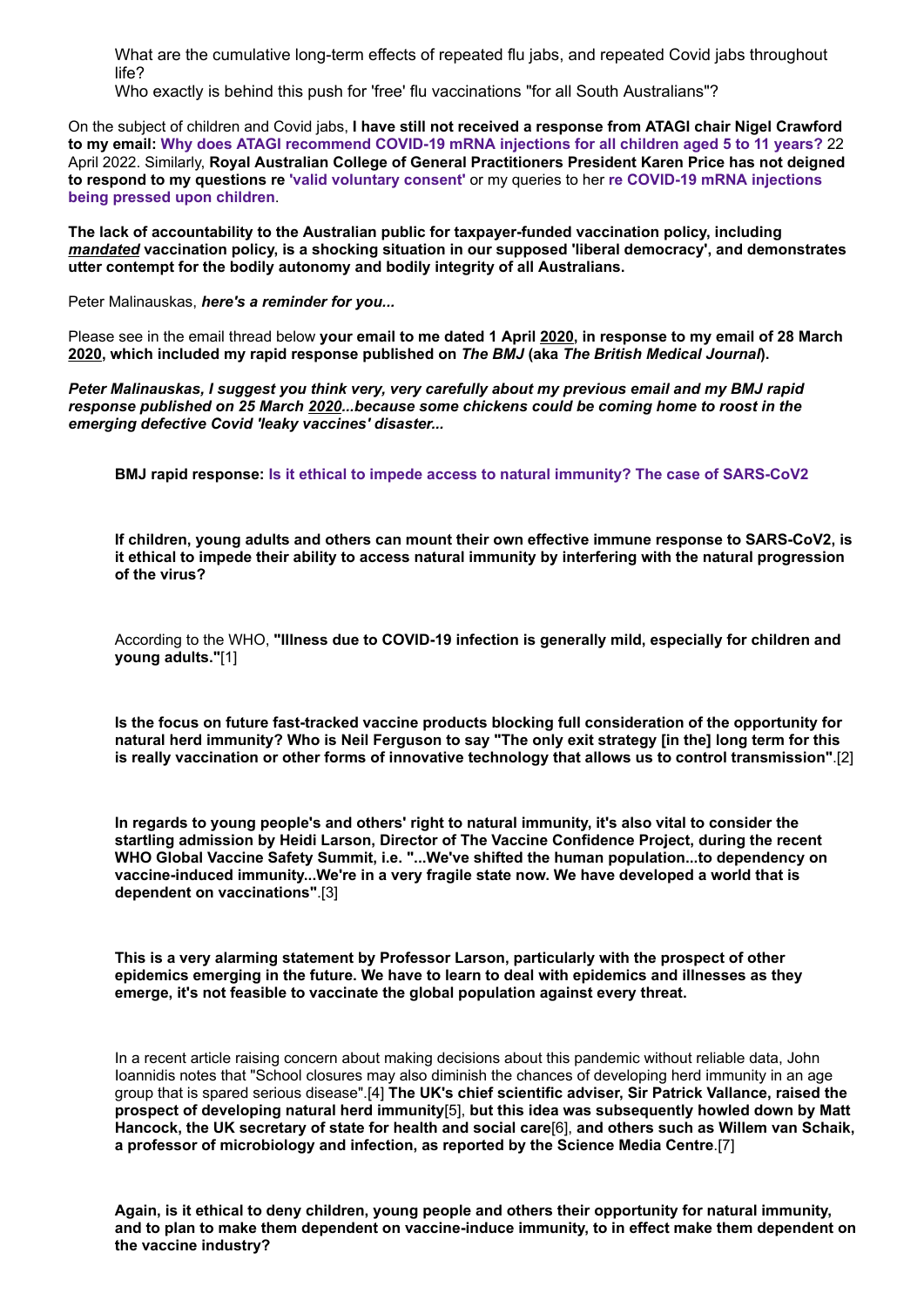This is even more serious to consider in light of emerging vaccine product failures, e.g. pertussis and mumps.

**The international community must be assured that independent and objective thinkers are carefully considering the way ahead on this matter.**

**The thing is Peter Malinauskas,** *I don't think there were any independent and objective thinkers carefully considering the way ahead on this matter - 'independence' and 'objectivity' were very far indeed from the industry-driven Covid-19 response and the INSANE plan to inject the entire global population with Covid 'leaky vaccines' over and over again...*

**And now here we are, in a diabolical shambles, awash with defective Covid jabs, flu jabs, whatever lucrative jabs the vaccine industry wants to foist upon the community....and no idea of the impact on people's natural immune response and long-term health.**

Peter Malinauskas, please see our correspondence from 2020 in the email thread below.

**Sincerely** Elizabeth Hart **Independent person investigating the over-use of vaccine products and conflicts of interest in vaccination policy** [vaccinationispolitical.net](http://vaccinationispolitical.net/)

---------- Forwarded message --------- From: Labor Leader [<laborleader@parliament.sa.gov.au>](mailto:laborleader@parliament.sa.gov.au) Date: Wed, Apr 1, 2020 at 2:30 PM Subject: RE: Questioning the evidence base for draconian measures being imposed on 25.4 million Australians re COVID-19 To: Elizabeth Hart <[eliz.hart25@gmail.com>](mailto:eliz.hart25@gmail.com)

Dear Ms Hart,

Thank you for the time you have spent in sending me your considered views on COVID-19.

This is an unprecedented crisis that is not only impacting South Australia but the rest of the world. There is no certain path we can follow.

As an Opposition party we do not have access to the same advice as either the Federal or State Government, so as this crisis has unfolded, along with other members of the Parliamentary Labor Team, I have been focussed on working in a constructive manner with the State Government.

But it is also important that we advance issues that have been raised with us by South Australians like you have with me in this email.

Where we feel the response from the Government could be improved or urgent action is needed, we will continue to raise these matters in a constructive manner.

These are unprecedented and uncertain times. We know the future is anything but certain. We must listen to those with public health expertise, but we must also look to international experience.

Kind regards,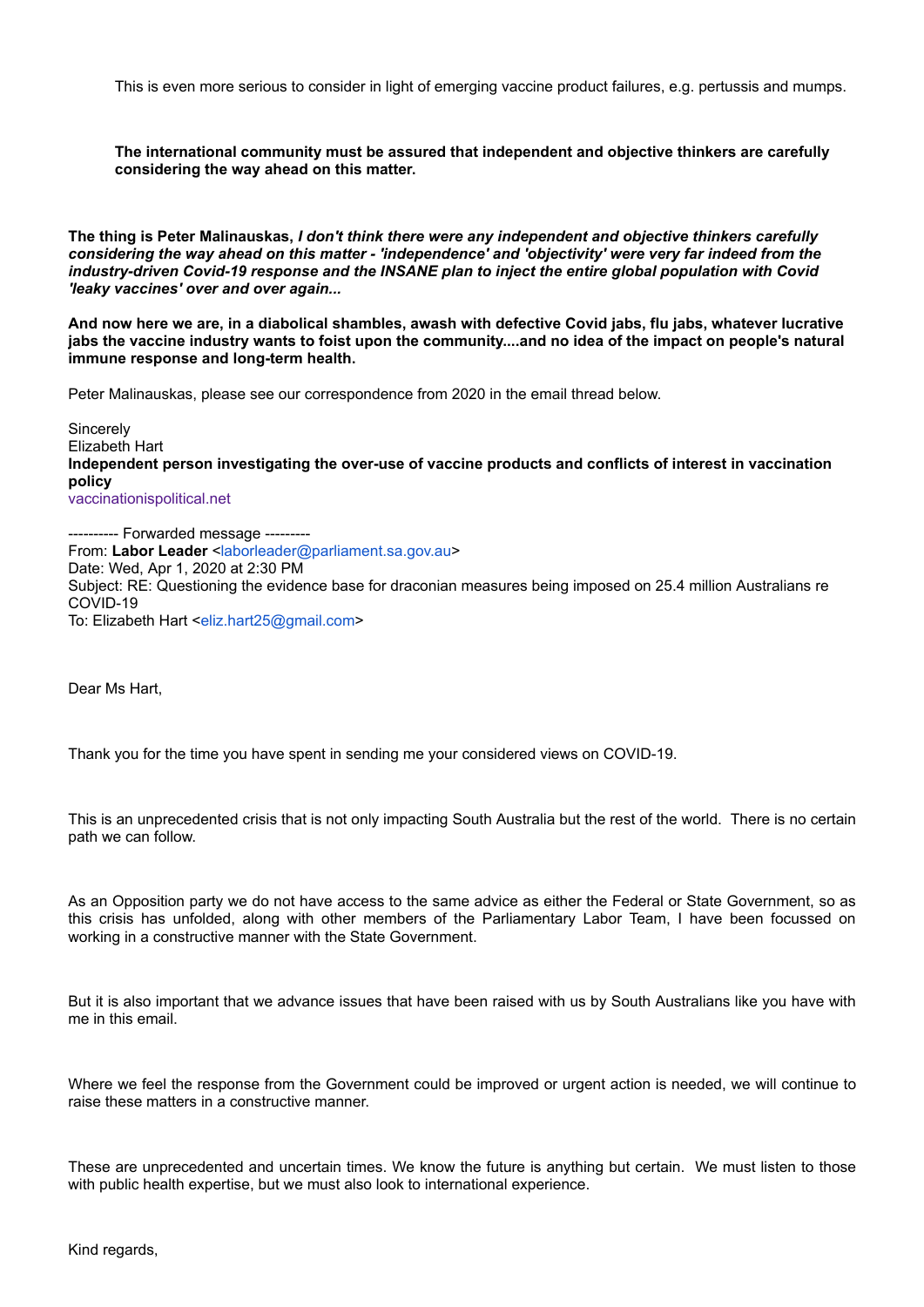## **Peter Malinauskas MP**

Leader of the Opposition

Shadow Minister for Defence & Space Industries

Ph. 08 8237 9137 Parliament House **•** North Terrace, Adelaide SA 5000 **•** [www.sa.alp.org.au](http://www.sa.alp.org.au/)

**From:** Elizabeth Hart <[eliz.hart25@gmail.com>](mailto:eliz.hart25@gmail.com) **Sent:** Saturday, 28 March 2020 12:35 PM **To:** Labor Leader [<laborleader@parliament.sa.gov.au](mailto:laborleader@parliament.sa.gov.au)> **Subject:** Questioning the evidence base for draconian measures being imposed on 25.4 million Australians re COVID-19

Dear Mr Malinauskas, what evidence is being used to support the draconian measures being imposed on 25.4 million Australians re COVID-19?

Who is advising our elected representatives on this matter? Who are your advisers and what qualifies them to recommend such drastic measures which are going to impact severely on our economy, our society, our health, our freedom to associate, our very liberty?

I understand a group of eminent Go8 infectious disease researchers has been convened at CMO, Professor Brendan Murphy's request, to discuss and synthesize recommendations of the scope and scale of Social Distancing Measures re COVID.

## **Who are the members of this group who are influencing policy affecting all of us?**

It is understandable to want to protect the vulnerable in our community who might be at risk with the current threat. But the WHO indicates most people will not be too troubled by the novel coronavirus. Is it not better for those at risk to self-isolate, and still provide them with services such as pharmacy deliveries, home library etc, and let others continue with their lives and livelihoods as herd immunity is built up?

My recent rapid response published on *The BMJ* (*The British Medical Journal*) is relevant, please see below:

BMJ Rapid Response: **Is [it ethical to impede access to natural immunity? The case of SARS-CoV2](https://aus01.safelinks.protection.outlook.com/?url=https%3A%2F%2Fwww.bmj.com%2Fcontent%2F368%2Fbmj.m1089%2Frr-6&data=02%7C01%7Claborleader%40parliament.sa.gov.au%7C6ca610a48ef740f34cef08d7d2bc78e4%7C694c9d7eafe6477eaa742b8fc75d86e8%7C0%7C0%7C637209579243473159&sdata=o3Z8ATX9p8hbHzfz63XW6fZnrO73M%2FK75GDIqzp7cws%3D&reserved=0)**

If children, young adults and others can mount their own effective immune response to SARS-CoV2, is it ethical to impede their ability to access natural immunity by interfering with the natural progression of the virus?

According to the WHO, "Illness due to COVID-19 infection is generally mild, especially for children and young adults."[1]

Is the focus on future fast-tracked vaccine products blocking full consideration of the opportunity for natural herd immunity? Who is Neil Ferguson to say "The only exit strategy [in the] long term for this is really vaccination or other forms of innovative technology that allows us to control transmission".[2]

In regards to young people's and others' right to natural immunity, it's also vital to consider the startling admission by Heidi Larson, Director of The Vaccine Confidence Project, during the recent WHO Global Vaccine Safety Summit, i.e. "...We've shifted the human population...to dependency on vaccine-induced immunity...We're in a very fragile state now. We have developed a world that is dependent on vaccinations".[3]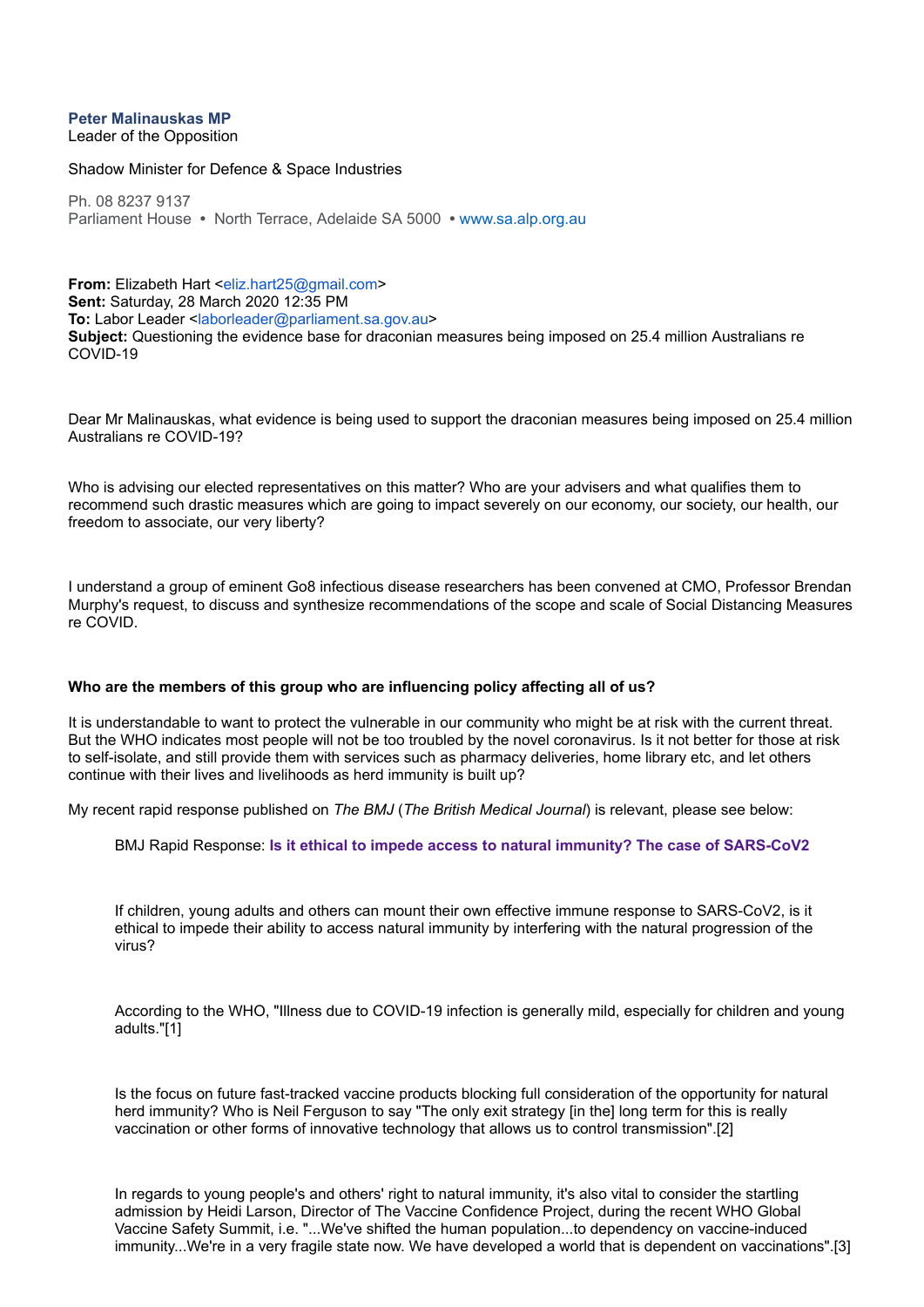This is a very alarming statement by Professor Larson, particularly with the prospect of other epidemics emerging in the future. We have to learn to deal with epidemics and illnesses as they emerge, it's not feasible to vaccinate the global population against every threat.

In a recent article raising concern about making decisions about this pandemic without reliable data, John Ioannidis notes that "School closures may also diminish the chances of developing herd immunity in an age group that is spared serious disease".[4] The UK's chief scientific adviser, Sir Patrick Vallance, raised the prospect of developing natural herd immunity[5], but this idea was subsequently howled down by Matt Hancock, the UK secretary of state for health and social care[6], and others such as Willem van Schaik, a professor of microbiology and infection, as reported by the Science Media Centre.[7]

Again, is it ethical to deny children, young people and others their opportunity for natural immunity, and to plan to make them dependent on vaccine-induce immunity, to in effect make them dependent on the vaccine industry?

This is even more serious to consider in light of emerging vaccine product failures, e.g. pertussis and mumps.

The international community must be assured that independent and objective thinkers are carefully considering the way ahead on this matter.

## References:

1. WHO Q&A on coronaviruses (COVID-19) - Should I worry about COVID-19. 9 March 2020.

2. Elisabeth Mahase. Covid-19: UK starts social distancing after new model points to 260 000 potential deaths. BMJ2020;368:m1089

3. Heidi Larson. Vaccine safety in the next decade. Why we need new modes of trust building? WHO Global Vaccine Safety Summit, 2-3 December 2019.

4. John P.A. Ioannidis. A fiasco in the making? As the coronavirus pandemic takes hold, we are making decisions without reliable data. STAT, 17 March 2020.

5. Coronavirus: 60% of UK population need to become infected so country can build 'herd immunity', government's chief scientist says. Independent, 13 March 2020.

6. The UK backs away from "herd immunity" coronavirus proposal amid blowback. Vox, 15 March 2020.

7. Expert comments about herd immunity. Science Media Centre, 13 March 2020.

Competing interests: No competing interests

25 March 2020

Elizabeth M Hart

Independent citizen investigating the over-use of vaccine products and conflicts of interest in vaccination policy

Adelaide, Australia

The information in this e-mail may be confidential and/or legally privileged. If you are not the intended recipient, access to it is unauthorised and any disclosure, copying, distribution or action taken or omitted to be taken in reliance on it is prohibited and may be unlawful.